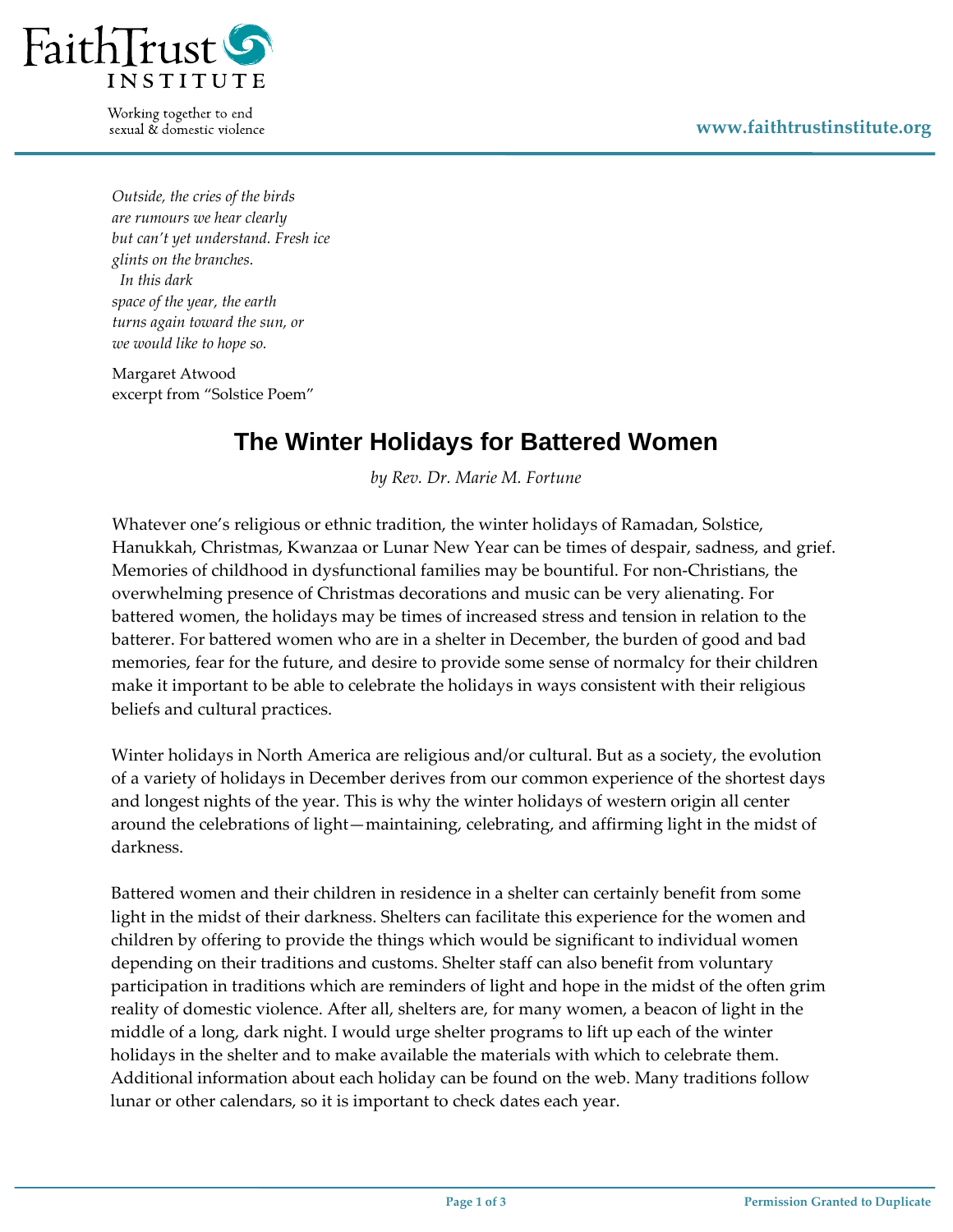Ramadan is the ninth month of the Muslim calendar. It is during this month that Muslims observe the Fast of Ramadan. Lasting for the entire month, Muslims fast during the daylight hours and in the evening eat small meals and visit with friends and family. It is a time of worship and contemplation and a time to strengthen family and community ties. Ramadan begins November 27 and will end when the new moon is sighted which will be December 25, 26, or 27. This day is known as Eid ul‐Fitr or the Feast of Fast Breaking. It is important to insure that appropriate foods are available for Muslim women who are observing the fast and to celebrate the end of the fast period.

Yule or Winter Solstice (Dec. 21) is a holiday originating in northern Europe: on the longest night of the year, the Goddess gives birth to the Sun God and hope for new light is reborn. The days lengthen and nights grow shorter— light returns to the world. The old tradition of feasting and rejoicing celebrates this natural occurrence. On Solstice night, turn out all the lights in the house; experience and contemplate the darkness for a few moments. Then light a candle to welcome light back into the world and share good food with friends.

For Jews, Hanukkah (December 21–28) is a celebration of the victory of the Maccabees over their oppressors who wouldn't let them study Torah and freely practice their religion. As they prepared to rededicate the temple, they realized that there was not enough oil for the lamp. Miraculously, the lamp burned for eight days and nights until more oil could be found. So the light burned in the darkness in remembrance of what a small group of dedicated people could do to set things right. Hanukkah begins the evening of December 21 and lasts for eight days. To celebrate, the women would need a Menorah with candles to light each night, a driedle for the kids to play with, and a chance to give small gifts to the children each night. Although it is considered a minor religious holiday, it is a wonderful time for children and an important story to recall.

For Christians, Christmas (December 25) is the celebration of the birth of Jesus whom Christians regard as a Messiah sent from God to bring good news of joy and hope to the people. His birth as a child in a stable to Mary, an unwed mother, is regarded as a sign of Emmanuel, God-withus. A Christmas tree with lights and other decorations and a chance for the women to give gifts to their children and sing Christmas carols would be appropriate. Many Latinos celebrate Las Posadas, a re-enactment of Mary and Joseph seeking shelter, during the nine days before Christmas, and El Dia de los Reyes (also known as Three Kings) on January 6. Many African Americans celebrate Kwanzaa (December 26–January 1). This holiday celebration means "first fruits of the harvest" in Swahili. It was begun in 1966 as a way to instill cultural and spiritual unity within the African‐American community. It is a time to celebrate friends and family and to reflect on the Seven Principles: unity, self‐determination, collective work and responsibility, cooperative economics, purpose, creativity, and faith. The most important custom of Kwanzaa is the lighting of a candle each day related to the principles and taking time to reflect on the meaning of the principles together. Provide a black candle, three red candles, and three green candles.